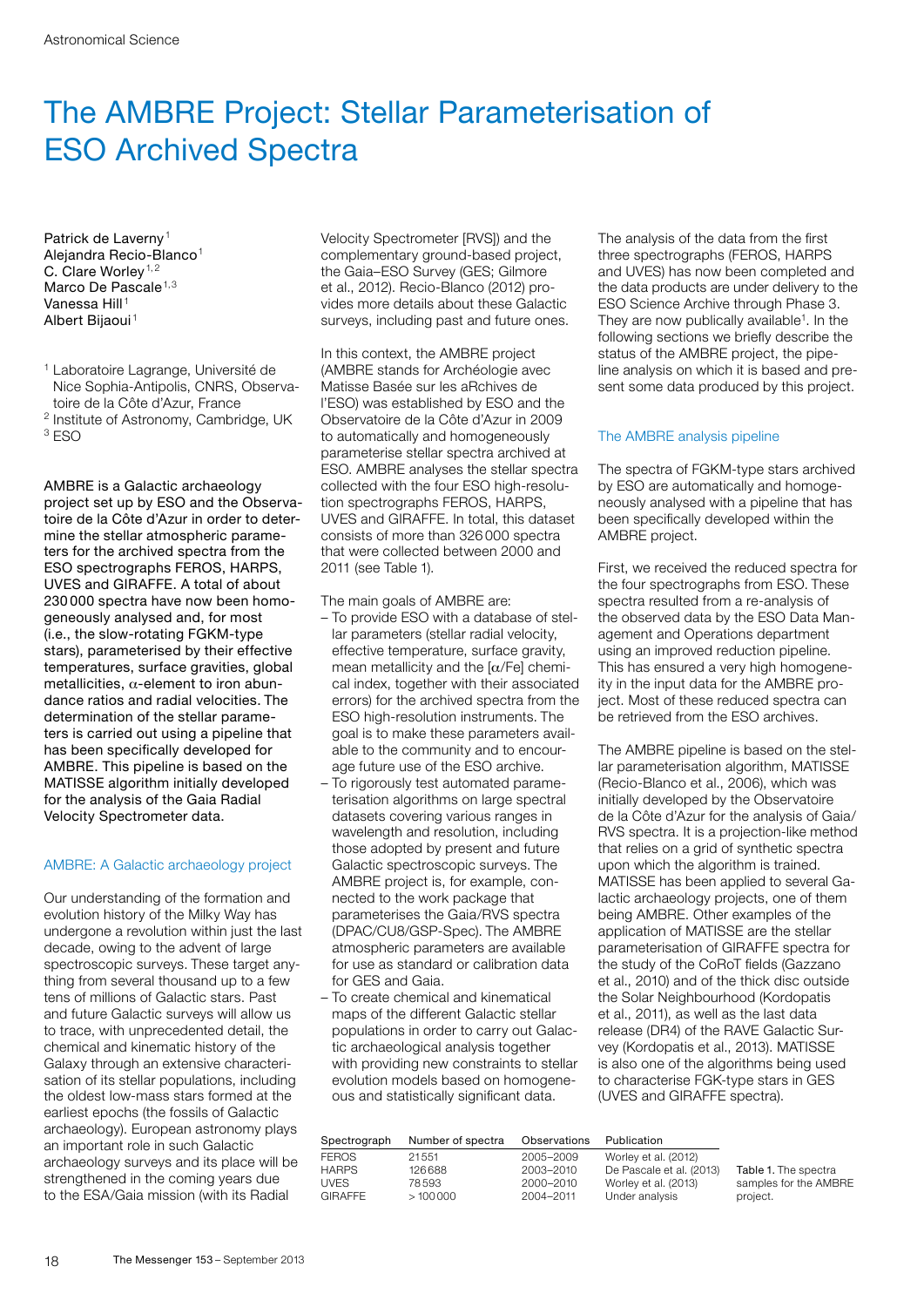

Figure 1. Distribution in the atmospheric parameter and  $\alpha$ /Fe] space of the FGKM-type synthetic spectra grid upon which the AMBRE pipeline is based (see de Laverny et al., 2012 for more details).

As a first step, a specific grid of about 17000 synthetic spectra was computed for the AMBRE project (de Laverny et al., 2012). So that any of the spectral ranges and resolutions of the ESO spectrographs can be studied, this grid covers the whole optical domain for cool to very cool stars of any luminosity (from dwarfs to supergiants) with metallicities varying from 10–5 to 10 times the Solar metallicity. It also considers large variations in the chemical composition of  $\alpha$ -elements with respect to iron. The parameter space covered by this grid is illustrated in Figure 1.

The analysis pipeline (see Figure 2) integrates spectral cleaning, signal-to-noise ratio (SNR) estimates, radial velocity determinations (including indicators sensitive to the projected rotational velocity) by cross-correlation with masks specifically built within the AMBRE project, radial velocity correction and iterative spectral normalisation procedures, and, finally, the automatic parameterisation of the spectra per se. Specific wavelength domains were also selected for each spectrograph in order to optimise the analysis computational time and accuracy (for instance, spectral ranges polluted by telluric features and the start and end of spectral orders with lower SNR are disregarded). This pipeline was first developed for the analysis of FEROS spectra (Worley et al., 2012) and it has been the testbed for producing the tools that are used in the analysis of UVES (Worley et al., 2013), HARPS (De Pascale et al., 2013) and GIRAFFE archived spectra.

The main products of this pipeline are the stellar radial velocity, the stellar atmospheric parameters (effective temperature, surface gravity and mean metallicity). and the enrichment in  $\alpha$ -elements versus iron abundances ( $\alpha$ /Fe] chemical index)

Figure 2. The AMBRE analysis pipeline as defined for the FEROS spectra and upon which the analysis of the archived spectra for the other three spectrographs is based (see Worley et al. [2012] for a detailed description).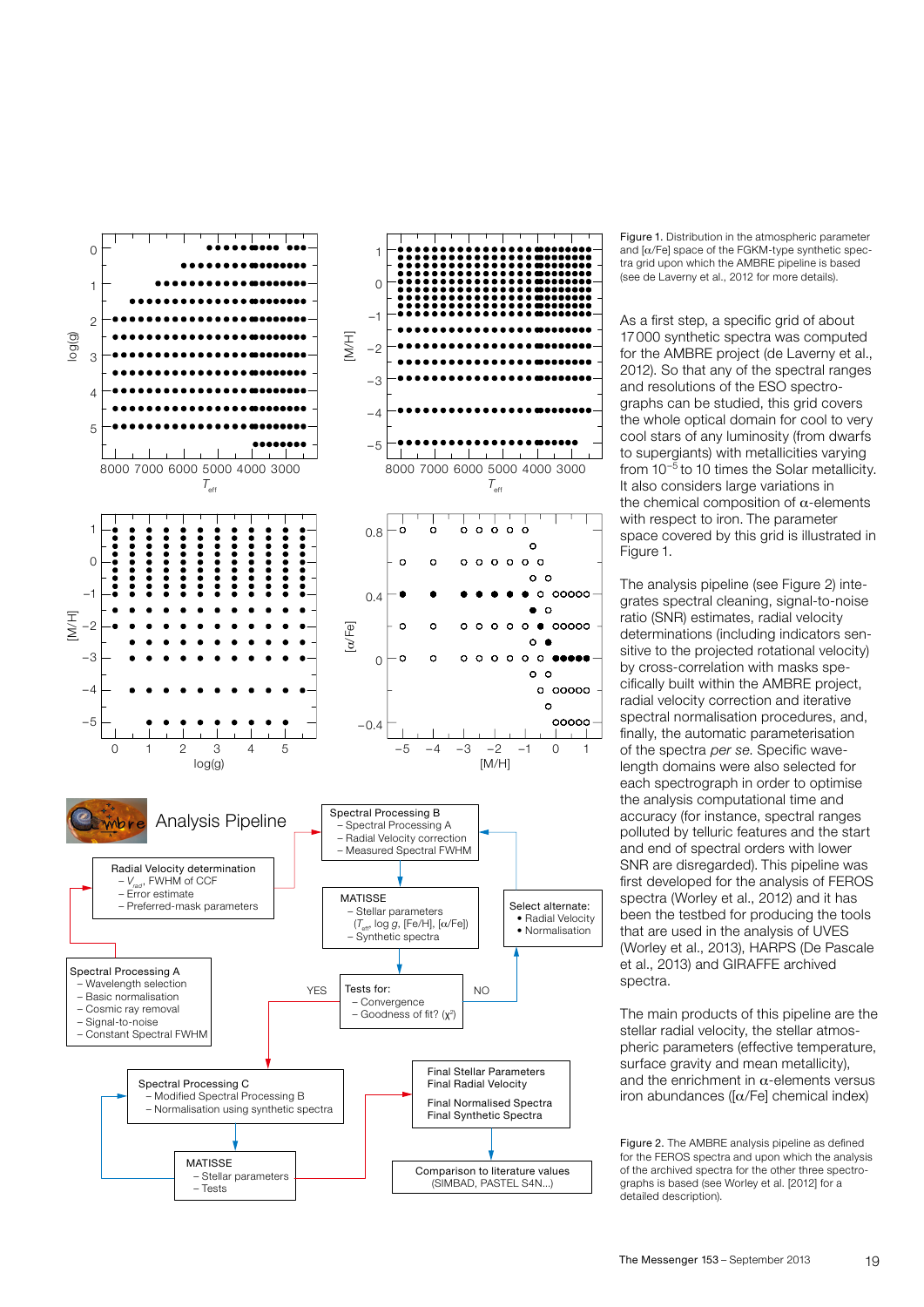together with their associated (internal and external) errors. Quality flags for these parameter estimates are also produced. We point out that external errors are estimated from the analyses of stellar atlases of well-known stars (the Sun, Procyon and Arcturus) and spectral libraries of reference samples (several hundreds of stars) found in the literature. Moreover, the analysis of the repeated observations by a given spectrograph allows us to estimate the internal errors of the adopted procedure (as an example, about 5% of the HARPS spectra correspond to the same stars — which may

have been observed more than 20 times). Finally, typical total errors on the mean metallicity and the  $\lceil \alpha/\text{Fe} \rceil$  ratios are around 0.1 dex and 0.05 dex, respectively, for spectra having  $SNR > \sim 25$ .

### Results: AMBRE parameterisation of FGKM-type stars

We have presently analysed about 230 000 spectra archived by ESO and collected with FEROS, HARPS and UVES (see Table 1) and fully parameterised about two thirds of them. We

Table 2. The list of AMBRE data products for FEROS spectra that have been ingested into the ESO archives (taken from Worley et al. [2012]). Similar tables have been produced for the other spectrographs.

adopted several selection criteria to construct the final tables of stellar parameters. These criteria are based on the different quality flags produced by our procedure resulting in the rejection of the low SNR spectra, hot and/or fastrotating stars, and/or the detection of non-standard spectra (binaries, chemically peculiar stars and so on), for which the AMBRE analysis pipeline has not been developed.

We finally provided ESO with the stellar parameters of ~ 6 500 FEROS spectra (corresponding to  $\sim$  3100 different stars),

| Keyword                    | Definition                                                                                                 | Value range      | Null value | Determination                                                                                                                                                                                                                |
|----------------------------|------------------------------------------------------------------------------------------------------------|------------------|------------|------------------------------------------------------------------------------------------------------------------------------------------------------------------------------------------------------------------------------|
| DP ID                      | ESO dataset identifier                                                                                     |                  |            |                                                                                                                                                                                                                              |
| OBJECT                     | Object designation as read in ORIGFILE                                                                     |                  |            |                                                                                                                                                                                                                              |
| TARG NAME                  | Target designation as read in ORIGFILE                                                                     |                  |            |                                                                                                                                                                                                                              |
| <b>RAJ2000</b>             | Telescope pointing (right ascension, J2000)                                                                | deg.             |            |                                                                                                                                                                                                                              |
| <b>DEJ2000</b>             | Telescope pointing (declination, J2000)                                                                    | deg.             |            |                                                                                                                                                                                                                              |
| MJD OBS                    | Start of observation date                                                                                  | Julian Day       |            |                                                                                                                                                                                                                              |
| <b>EXPTIME</b>             | Total integration time                                                                                     | sec.             |            |                                                                                                                                                                                                                              |
| <b>SNR</b>                 | Signal-to-noise ratio as estimated by the pipeline                                                         | $0-\infty$       | <b>NaN</b> |                                                                                                                                                                                                                              |
| SNR_FLAG                   | Signal-to-noise ratio quality flag                                                                         | C, R             |            | $C =$ Crude estimate from SPA*, $R =$ Refined estimate from SPC <sup>#</sup>                                                                                                                                                 |
| EXTREME_EMISSION_LINE_FLAG | Detection of extreme emission lines                                                                        | T.F              |            | $T = True$ : detection therefore no analysis carried out,<br>$F = False$ : no detection therefore analysis carried out                                                                                                       |
| EMISSION_LINE_FLAG         | Detection of some emission lines                                                                           | T, F             |            | $T = True$ : some emission lines detected but analysis carried out,<br>$F = False: no detection therefore analysis carried out$                                                                                              |
| <b>MEANFWHM LINES</b>      | Mean FWHM of absorption lines around 4500 Å                                                                | $0 - 0.33$       | NaN        | FWHM measured from spectral features (mÅ)                                                                                                                                                                                    |
| MEANFWHM LINES FLAG        | Flag on the mean FWHM                                                                                      | T, F             |            | T = True: $FWHM > 0.33$ or < 0.11. Default FWHM values used<br>$F = False$ : $FWHM < 0.33$ , $> 0.11$                                                                                                                        |
| VRAD                       | Stellar radial velocity                                                                                    | $-500$ to $+500$ | NaN        | Units = $km s^{-1}$                                                                                                                                                                                                          |
| ERR VRAD                   | Error on the radial velocity                                                                               | $0-\infty$       | NaN        | If $\sigma_{\text{vrad}}$ > 10, null value used for all stellar parameters.<br>Units = $km s^{-1}$                                                                                                                           |
| VRAD CCF FWHM              | FWHM of the CCF between the spectrum and the<br>binary mask                                                | $0-\infty$       | NaN        | Units = $km s^{-1}$                                                                                                                                                                                                          |
| <b>VRAD FLAG</b>           | Quality flag on the radial velocity analysis                                                               | 0, 1, 2, 3, 4, 5 | $-99$      | $0 =$ Excellent determination $5 =$ Poor determination                                                                                                                                                                       |
| TEFF                       | Stellar effective temperature $(T_{\text{eff}})$ as estimated by<br>the pipeline                           | 3000-7625        | NaN        | Units = K. Null value used if $T_{\text{eff}}$ is outside accepted parameter<br>limits or if the spectrum is rejected due to quality flags                                                                                   |
| ERR INT TEFF               | Effective temperature internal error                                                                       | $0 - \infty$     | <b>NaN</b> | Units = K. Square root of quadrature sum of internal errors<br>$(\sigma(T_{\rm eff})_{\rm int, snr}, \sigma(T_{\rm eff})_{\rm int, vrad}$ & $\sigma(T_{\rm eff})_{\rm int, norm}$                                            |
| ERR_EXT_TEFF               | Effective temperature external error                                                                       | 120              | NaN        | Units = K. Maximum expected error due to external sources                                                                                                                                                                    |
| LOG G                      | Stellar surface gravity ( $log g$ ) as estimated by the<br>pipeline                                        | $1 - 4.9$        | <b>NaN</b> | Units = dex. Null value used if $log q$ is outside accepted param-<br>eter limits or if the spectrum is rejected due to quality flags                                                                                        |
| ERR INT LOG G              | Surface gravity internal error                                                                             | $0-\infty$       | NaN        | Units=dex. Square root of quadrature sum of internal errors<br>$(\sigma(\log g)_{\rm int,snr}, \sigma(\log g)_{\rm int, vrad}$ & $\sigma(\log g)_{\rm int,norm})$                                                            |
| ERR_EXT_LOG_G              | Surface gravity external error                                                                             | 0.2              | NaN        | Units = dex. Maximum expected error due to external sources                                                                                                                                                                  |
| M_H                        | Mean metallicity [M/H] as estimated by pipeline                                                            | $0 - \infty$     | NaN        | Units = dex. Null value used if [M/H] is outside accepted param-<br>eter limits or if the spectrum is rejected due to quality flags.                                                                                         |
| ERR_INT_M_H                | Mean metallicity internal error                                                                            | $0 - \infty$     | NaN        | Units = dex. Square root of quadrature sum of internal errors<br>$(\sigma([M/H])_{int,snr}, \sigma([M/H])_{int,vrad} \& \sigma([M/H])_{int,norm})$                                                                           |
| ERR_EXT_M_H                | Mean metallicity external error                                                                            | 0.1              | <b>NaN</b> | Units = dex. Maximum expected error due to external sources                                                                                                                                                                  |
| <b>ALPHA</b>               | $\alpha$ -elements over iron enrichment ([ $\alpha$ /Fe]) as<br>estimated by pipeline                      | $-0.4 - 0.4$     | NaN        | Units = dex. Null value used if $\alpha$ /Fe] is outside accepted param-<br>eter limits or if the spectrum is rejected due to quality flags                                                                                  |
| ERR_INT_ALPHA              | $\alpha$ -elements over iron enrichment internal error                                                     | $0-\infty$       | NaN        | Units=dex. Square root of quadrature sum of internal errors<br>$\left(\sigma([\alpha/Fe])_{\text{int,snr}},\right. \left.\sigma([\alpha/Fe])_{\text{int,vrad}} \& \left.\sigma([\alpha/Fe])_{\text{int,norm}}\right)\right.$ |
| ERR_EXT_ALPHA              | $\alpha$ -elements over iron enrichment external error                                                     | 0.1              | NaN        | Units = dex. Maximum expected error due to external sources                                                                                                                                                                  |
| CHI <sub>2</sub>           | chi <sup>2</sup> of fit between observed and reconstructed<br>synthetic spectrum for MATISSE parameters    | $0-\infty$       | <b>NaN</b> | Goodness of fit between final normalised and final reconstructed<br>spectra                                                                                                                                                  |
| CHI2_FLAG                  | Quality flag on fit between observed and recon-<br>structed synthetic spectrum for MATISSE parame-<br>ters | 0, 1, 2          | $-99$      | $0 = Good fit  2 = Poor fit$                                                                                                                                                                                                 |
| ORIGFILE                   | ESO filename of the original spectrum being<br>analysed                                                    |                  |            |                                                                                                                                                                                                                              |